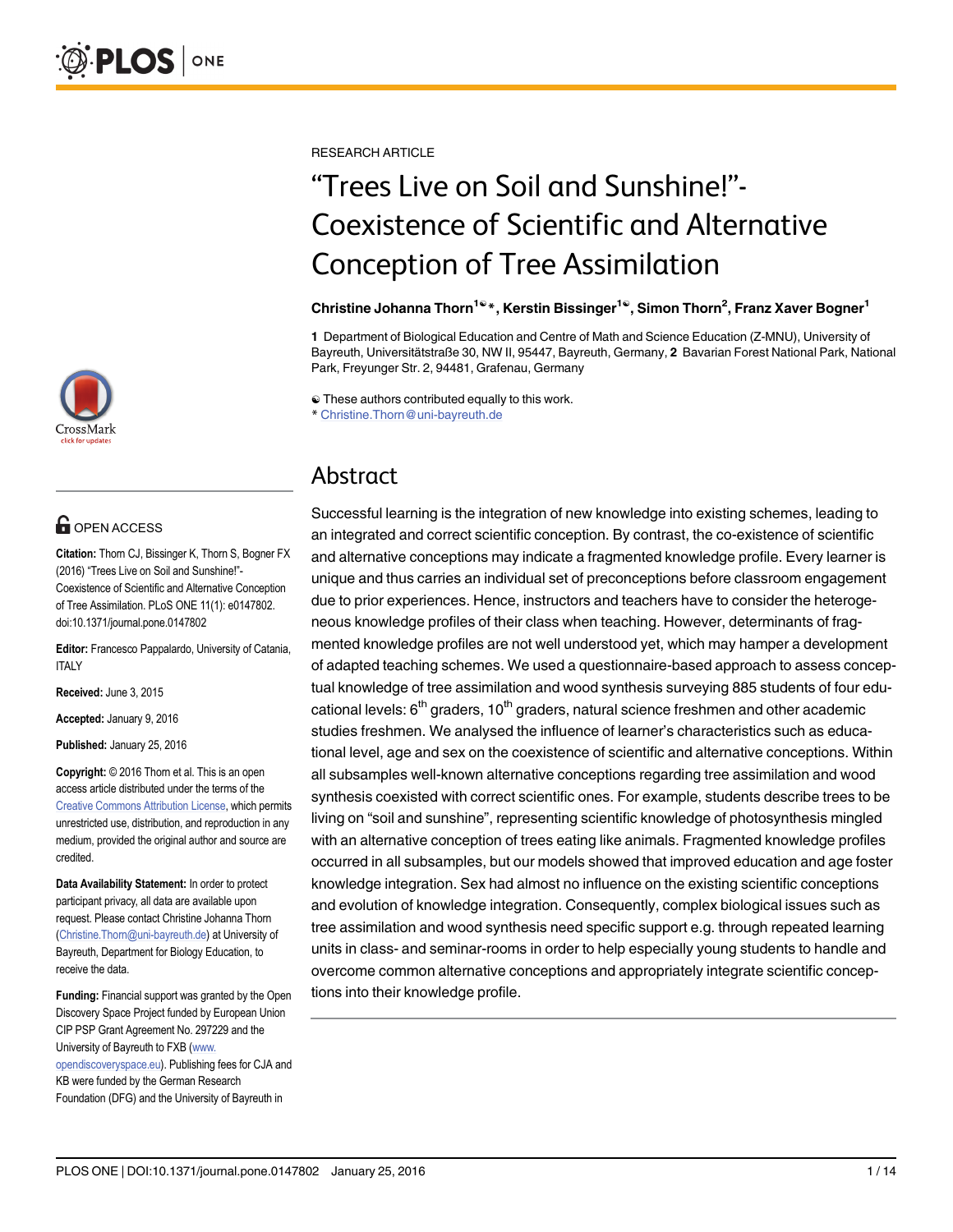<span id="page-1-0"></span>

the funding program Open Access Publishing. The funders had no role in study design, data collection and analysis, decision to publish, or preparation of the manuscript.

Competing Interests: The authors have declared that no competing interests exist.

# Introduction

Since the beginning of the last century, scientists have been interested in the organisation of cognitive knowledge. Piaget  $[1]$  $[1]$  $[1]$  already explained intelligence to be organising the world by organising itself. Thus, new knowledge schemes (organized patterns of knowledge that arrange categories of information and relationships among them) could be developed by modifying old ones [[2\]](#page-11-0). Consequently, successful learning is understood beyond the rote memorisation of mere facts as being the integration of new knowledge into existing schemes. This basic interpretation of daily knowledge acquisition is limited in classrooms to which students bring robust, pre-existing conceptions differing from the accepted scientific ones [[3](#page-11-0)]. Therefore instructors face fragmented to well-structured knowledge profiles which vary between individual students according to prior experiences  $[4]$  $[4]$  $[4]$ . Structuring knowledge is important as an individual's conceptual knowledge consists of various elements such as observations, beliefs, explanations etc.  $[5,6]$  $[5,6]$ . These elements are relevant in the process by which fragmentation and integration contribute to a person's conceptual knowledge [\[7](#page-11-0)]. Knowledge fragmentation potentially leads to coexisting parallel conceptions related to specific settings (e.g. social environment) [[2,7](#page-11-0)–[9\]](#page-11-0).

Different scientific disciplines argue for two parallel assumptions about students´ conceptions: The psychological approach of Schneider and Hardy [\[7](#page-11-0)] comprises three conceptions namely misconception, every-day and scientific conception. Misconception and everyday conception are both alternative conceptions, which can be falsified by scientific experiments. Scientific conceptions relate to the current state of scientific knowledge, which can be verified but not falsified through an experiment. Misconceptions and everyday conceptions vary in their explanatory power: while everyday conceptions coherently explain observations from everyday life; misconceptions imply no explanatory power and thus can be reduced to naïve concepts [\[7](#page-11-0)]. However, in contemporary science education and in scientific literature, the word "misconception" was found to be rarely and inconsistently used even leading to the statement: "Misconceptions are so yesterday"  $\lceil 3 \rceil$  (p. 352). In the 1980s and 1990s when researchers frequently analysed students' conceptions in different fields, the term "misconception" was commonly used to describe frequent scientifically incorrect conceptions that demand professional instruction to be overcome and replaced  $[10]$ .

Authors such as Hammer [\[11](#page-12-0)] introduced students' naïve ideas as valuable resources for developing more sophisticated scientific understanding in physics; supporting Smith et al. [\[12](#page-12-0)], who argued that misconceptions contradict constructivism that provoke a paradigm shift. Thus the term "misconception", which historically was aligned with eradication and or replacement of conceptions, should not be used in biology education research any more [[3](#page-11-0)]. The term "alternative conception" seems appropriate as it refers to "experience-based explanations constructed by a learner to make a range of natural phenomena and objects intelligible" while conferring "intellectual respect on the learner who holds those ideas" [[13\]](#page-12-0) (p.56). Consequently, we focus on the currently accepted second approach: separating students' knowledge into scientific and alternative conceptions.

Recent studies on biological conceptions predominantly investigate the understanding of evolution and natural selection [\[14](#page-12-0)–[19](#page-12-0)]. Conceptual studies on photosynthesis and related issues such as tree assimilation and wood synthesis date back to the 1980s, revealing one prominent alternative concept: Plants absorb nutrients from their environment [[20](#page-12-0),[21](#page-12-0)]. In detail, fifty percent of participating ninth graders in an Israeli study dealing with photosynthesis thought that trees absorb nutrients from the environment [[21](#page-12-0)] and more than one third of surveyed German students assumed even that plants absorb sugar from soil [[22](#page-12-0)], neglecting the role of plants as primary producers. Hence, students often do not understand plants as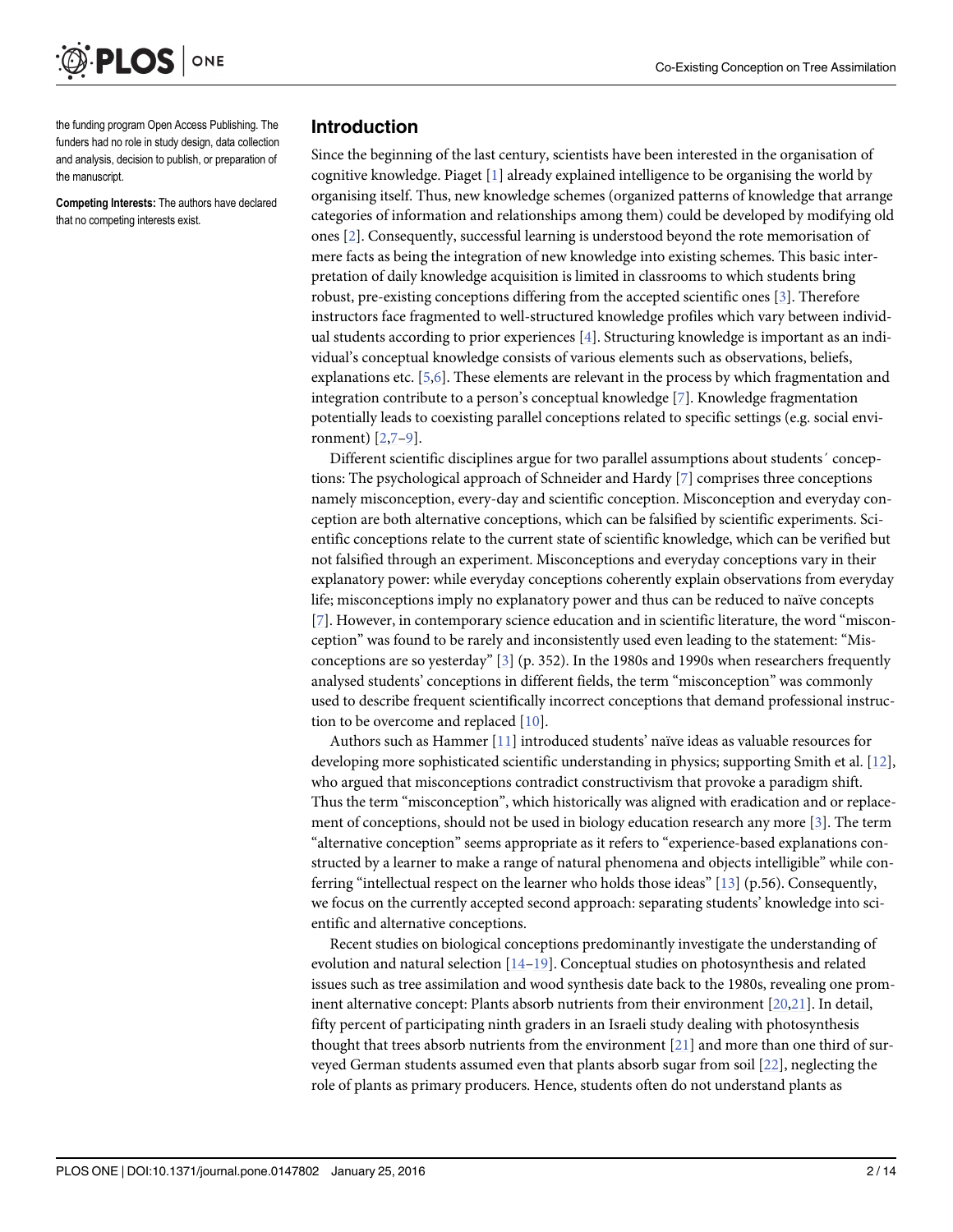autotrophic organisms  $[22]$  $[22]$  $[22]$  that convert gas (CO<sub>2</sub>) to plant biomass  $[21]$  $[21]$ . Although the existence of alternative conceptions of tree assimilation and wood synthesis is proven, determinants of the coexistence of scientific and alternative conceptions remain unclear.

We used questionnaires comprising one basic question that focused on enumerating factors assimilated by trees and a more complex question that required a deeper understanding of the wood synthesis process. We investigated potential explanatory factors (age, sex and educational background) on (I), the expression of scientific and alternative conceptions and (II) the coexistence of scientific and alternative conceptions.

# Methods

#### Ethics statement

All proposed research and consent processes were approved by the Bavarian Ministry of Education ("Bayerisches Staatsministerium für Bildung und Kultus, Wissenschaft und Kunst") in October 2013 (II.7–5 O 5106/92/7) and in November 2013 (III.9–5 O 5106/91/13). All principals of the participating schools were informed about the study and the research conducted in their classrooms and provided their consent. All participants provided their written consent to participate in this study. Students who had not reached age of consent also provided the written consent of their legal guardians. Prior to the data collection, the purpose of the study was explained to all participants. Data privacy laws were respected as our data was recorded pseudo anonymously. Each participant provided a specific identifier number, based on their sex, birth month and year, first two letters of their mothers name and house number. Any categorisation of sex is based on the self-reported sex according to the identifier number provided by the students within the questionnaire. The permit numbers of the Bavarian Ministry of Education allow public review of all questionnaires used in the study. All students and parents from participating classes had the chance to reject study participation, but no one exercised this right.

### Data collection

We gathered our data at two universities and five schools, located in the federal state Bavaria in Germany. Prior to the main study, we sampled responses of 113 freshmen (44.25% male, 55.75% female; mean age = 22.4±2.3) to develop valid test items. All students responded on two open questions focussing on conceptions of tree assimilation and subsequent wood synthesis. Since the way a question is posed might influence the answer, we conduct a pre-test-study to test different wordings and develop both questions. For instance, in question A: "[...] In your opinion, what does a tree assimilate in order to form a thick trunk?" Students answered 'sugar', which can be either a scientific correct concept if it corresponds to the production of starch and cellulose, or an alternative concept in terms of plants assimilating sugar from their environment. Hence, we reworded the original question and we added the description "from its environment" to clarify our intension. Altogether three test-runs were implemented to develop our final questions that do not allow ambiguous answers.

We used the following two items in the present study: A) "One of the oldest and thickest trees in Bavaria is a 600-year old oak with a circumference of 7.1 m. In your opinion, what does this tree assimilate from its environment during the day in order to form such a thick trunk?", which represents a basic question and B) "Explain in detail how, in your opinion, this tree produces its timber with inclusion of the above mentioned terms.", which is a more complex question aiming to reveal substantial understanding of the biological processes of tree assimilation and wood synthesis.

We used these open questions in order to avoid any restriction (possibly conveyed by closed- or multiple-choice questions) and for capturing all concepts provided by students. In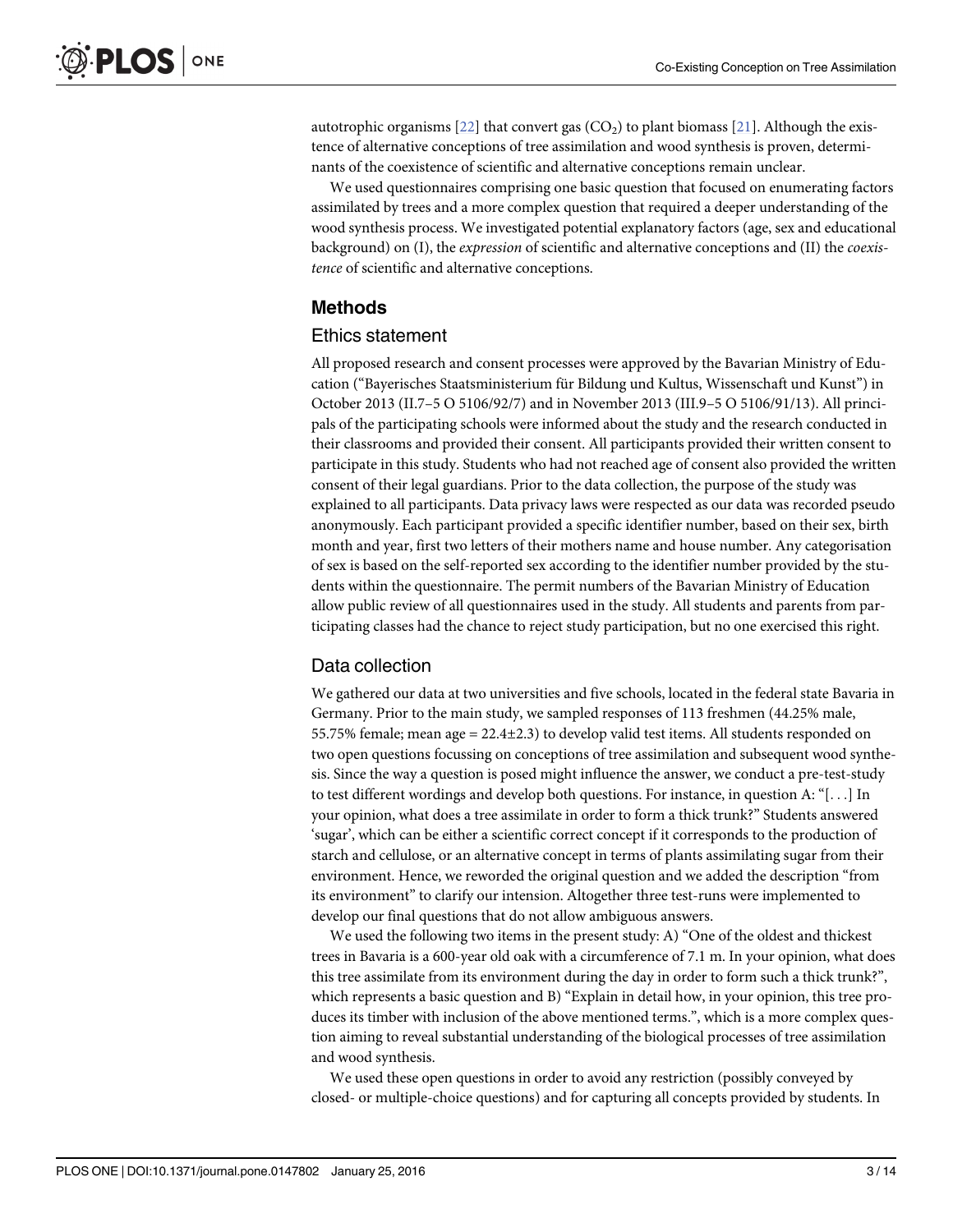<span id="page-3-0"></span>total, 885 students (46.2% male; 53.8% female; mean age =  $18.71$  SD $\pm$ 3.87) participated in our two question paper-and-pencil questionnaire. A detailed sample description including demographic data is provided in [S1 Table.](#page-11-0)

# Data analysis

Prior to statistical analysis we determined categories by applying a qualitative content analysis [\[23](#page-12-0)] to structure and condense our data by an inductive bottom-up approach. Reliability of category assignment was estimated by an intra- inter-rater design (Cohen´s Kappa)  $[24,25]$  $[24,25]$  $[24,25]$ . Thereby randomly chosen 10% of all answers given by participants were dedicated to the categories built: by the same person (intra-rater) and by another person (inter-rater), who was not familiar with the data before. The higher the agreement of dedicated categories is, the closer the reliability (Cohen's Kappa =  $0-1$ ; 1 meaning 100% agreement). This procedure revealed 11 categories for each question respectively, which were assigned to scientific or alternative conceptions [\(S2 Table](#page-11-0)). Those conceptions were converted into binomial data, representing the presence or absence of a specific category in a student. The sum of present categories indicates the expression of scientific or alternative concepts in a student ranging depended on question A or B and number of concepts from zero to five or six (question A: five scientific and six alternative concepts, question B: six scientific and five alternative concepts) ([S2](#page-11-0) [Table](#page-11-0)). All concepts encountered were assigned to either alternative or scientific conceptions. For definition we used two terms in this study: concept and conception. Concept refers to particular students' ideas and conception reflects the nature of understanding (e.g. all collected ideas, which meant similar issues). For instance, a student's answer such as "a tree eats soil" resulting in the conception defined as the abstract comprehension of something's nature, in this case an alternative understanding of tree assimilation "nutrients taken from soil" (= category). We assigned "mineral(s)" (i.e. all inorganic substances that trees may absorb from soil), to scientific concepts and "nutrients" (i.e. long-chain hydrocarbons, fats and proteins) to alternative concepts, since trees are autotrophic organism that to not absorb nutrients from the environment.

All subsequent, analyses were conducted in R (The R Development Core Team 2014, version 3.1.1; [www.r-project.org\)](http://www.r-project.org). To explore general coexistence of distinct concepts we fit Ward´s hierarchical cluster analysis  $[26]$  by means of function hclust (R-package stats). Afterwards we implemented k-means cluster analysis  $[27]$  $[27]$  $[27]$  by means of function k-mean (R-package stats) to analyse the structure of the determined clusters. The approach was validated by means of a contingency table  $[28]$ . Coefficient of contingency (C) describes the interrelation between two variables and is always  $0 < C < 1$ , whereas high C means high relations (highest accessible  $C = C_{\text{max}}$ .

We fit ordered logistic regressions [\[29\]](#page-12-0) for simultaneously testing the influence of educational background, age and sex as predictors on the sum of present categories within each conception as response variable (function polr, R-package MASS). In addition, we included the question as factorial predictor within the model, to account for possible differences in conception expression between a basic (A) and a complex (B) question. To simultaneously compare educational backgrounds (for instance  $6<sup>th</sup>$  graders versus  $10<sup>th</sup>$  graders) we implemented predefined model contrast by means of function *glht* (R-package *multcomp*), which automatically adjusts p-values for multiple testing [[30](#page-12-0)]. Second, we used binomial linear models (function  $q/m$ , R package stats) [[31\]](#page-12-0) for testing the influence of educational background, age and sex as predictors on the coexistence of scientific or alternative conceptions (conceptions coexist  $= 1$ , conceptions do not coexist  $= 0$ ) as response variable. Again, pre-defined model contrast with automatically adjusted p-values was used to compare educational backgrounds.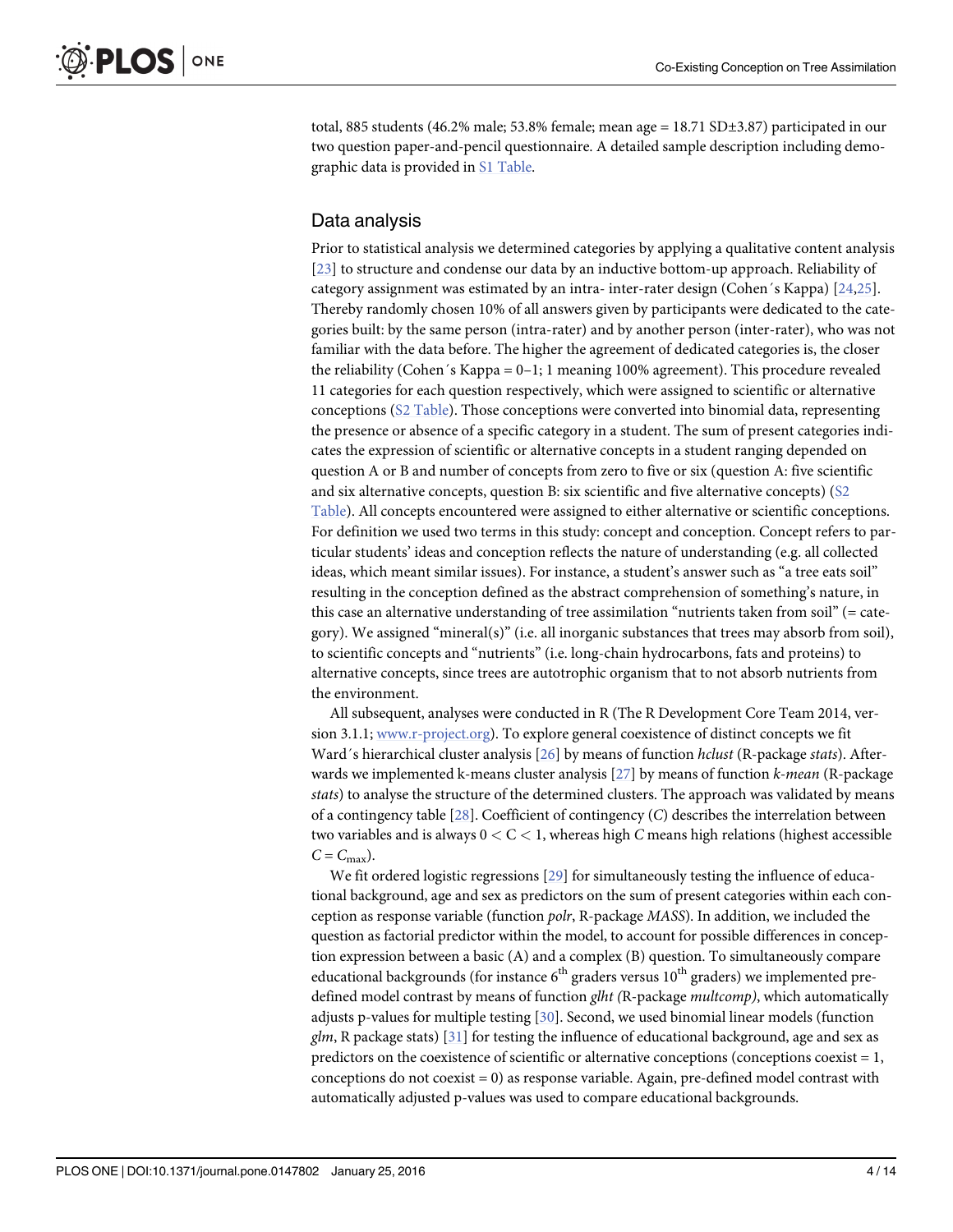## <span id="page-4-0"></span>**Results**

By answering the open questions, the participants  $(n = 885)$  provided several concepts per question leading to a total of 1424 concepts for question A and 949 for question B, including both scientific and alternative ones. Inter- and intra-rater reliability depicted the categorisation of both questions as reliable reflected by a strength of agreement as "almost perfect" (ranging from 0.81–1) [\[25](#page-12-0)]. Cohen's kappa coefficient for our questions was: Question A k = 0.97, question B k = 0.96 (inter-rater) and k = 0.98 (intra-rater) for both questions  $[24]$  $[24]$  $[24]$ .

Scientific concepts in question A were that trees assimilate minerals (i.e. all inorganic substances that trees may absorb from soil),  $CO_2$ ,  $O_2$ , light respectively sunshine and H<sub>2</sub>O. Alternative concepts were that trees assimilate nutrients (i.e. long-chain hydrocarbons, fats and proteins) from their environments (see [S2 Table](#page-11-0) for more categories and anchor examples).

In question A, 0.5% of students reported having no idea while 6.1% did not provide any statement. In question B, 6.7% of the students had no idea and 24.0% did not provide any statement. Excluding these missing answers we received five categories of scientific (77.2%) and six categories of alternative conceptions (22.8%) for question A. Six categories of scientific conceptions (50.1%) and five categories of alternative conceptions (49.1%) were present in question B.

#### Determinants of the expression of scientific and alternative conceptions

We revealed educational background as the major determinant of conception expression. In question A, freshmen of natural science and freshmen of other academic studies expressed significantly more scientific conceptions than  $6<sup>th</sup>$  and  $10<sup>th</sup>$  graders (p < .001 for all combinations) but did not differ significantly from each other  $(Table 1)$ .  $10<sup>th</sup>$  graders provided significantly more scientific and alternative conceptions than  $6<sup>th</sup>$  graders. Natural science students provided

|                                |                                                  | <b>Question A</b> |            |         |                      | <b>Question B</b> |            |         |                      |
|--------------------------------|--------------------------------------------------|-------------------|------------|---------|----------------------|-------------------|------------|---------|----------------------|
|                                |                                                  | <b>Estimate</b>   | <b>SD±</b> | t-value | p-value <sup>a</sup> | <b>Estimate</b>   | <b>SD±</b> | t-value | p-value <sup>a</sup> |
| <b>Scientific Conceptions</b>  | 6 <sup>th</sup> graders-10 <sup>th</sup> graders | $-0.43$           | 0.14       | $-3.11$ | 0.01                 | $-0.52$           | 0.26       | $-2.04$ | 0.16                 |
|                                | 6 <sup>th</sup> graders-Other studies            | $-1.18$           | 0.17       | $-6.83$ | < 0.001              | $-1.22$           | 0.31       | $-3.88$ | < 0.001              |
|                                | 10 <sup>th</sup> graders-Other studies           | $-0.75$           | 0.15       | $-5.01$ | < 0.001              | $-0.70$           | 0.27       | $-2.60$ | 0.04                 |
|                                | Natural science-6 <sup>th</sup> graders          | 1.25              | 0.18       | 7.07    | < 0.001              | 1.90              | 0.32       | 5.93    | < 0.001              |
|                                | Natural science-10 <sup>th</sup> graders         | 0.81              | 0.15       | 5.34    | < 0.001              | 1.38              | 0.27       | 5.06    | < 0.001              |
|                                | Natural science-Other studies                    | 0.06              | 0.09       | 0.75    | 0.87                 | 0.68              | 0.16       | 4.37    | < 0.001              |
|                                | Sex [male-female]                                | 0.12              | 0.07       | 1.74    | 0.29                 | 0.21              | 0.13       | 1.60    | 0.38                 |
|                                | Age                                              | $-0.11$           | 0.02       | $-5.90$ | < 0.001              | $-0.09$           | 0.03       | $-2.70$ | 0.03                 |
| <b>Alternative Conceptions</b> | 6 <sup>th</sup> graders-10 <sup>th</sup> graders | $-0.66$           | 0.26       | $-2.50$ | 0.05                 | 0.02              | 0.24       | 0.10    | 1.00                 |
|                                | 6 <sup>th</sup> graders-Other studies            | $-0.19$           | 0.32       | $-0.60$ | 0.93                 | 0.30              | 0.32       | 0.94    | 0.77                 |
|                                | 10th graders-Other studies                       | 0.47              | 0.28       | 1.70    | 0.31                 | 0.27              | 0.26       | 1.03    | 0.72                 |
|                                | Natural science-6 <sup>th</sup> graders          | $-0.31$           | 0.33       | $-0.94$ | 0.77                 | $-0.77$           | 0.33       | $-2.36$ | 0.08                 |
|                                | Natural science-10 <sup>th</sup> graders         | $-0.97$           | 0.28       | $-3.41$ | < 0.001              | $-0.74$           | 0.27       | $-2.71$ | 0.03                 |
|                                | Natural science-Other studies                    | $-0.50$           | 0.16       | $-3.13$ | 0.01                 | $-0.47$           | 0.16       | $-2.85$ | 0.02                 |
|                                | Sex [male-female]                                | $-0.32$           | 0.13       | $-2.41$ | 0.07                 | $-0.14$           | 0.13       | $-1.08$ | 0.73                 |
|                                | Age                                              | $-0.07$           | 0.03       | $-2.08$ | 0.15                 | $-0.02$           | 0.03       | $-0.73$ | 0.92                 |

Table 1. Effect of educational background on expression of scientific and alternative conceptions tested with ordered logistic regressions and pre-defined model contrast for multiple comparisons among educational backgrounds (n = 885).

a significant p-values are marked bold

doi:10.1371/journal.pone.0147802.t001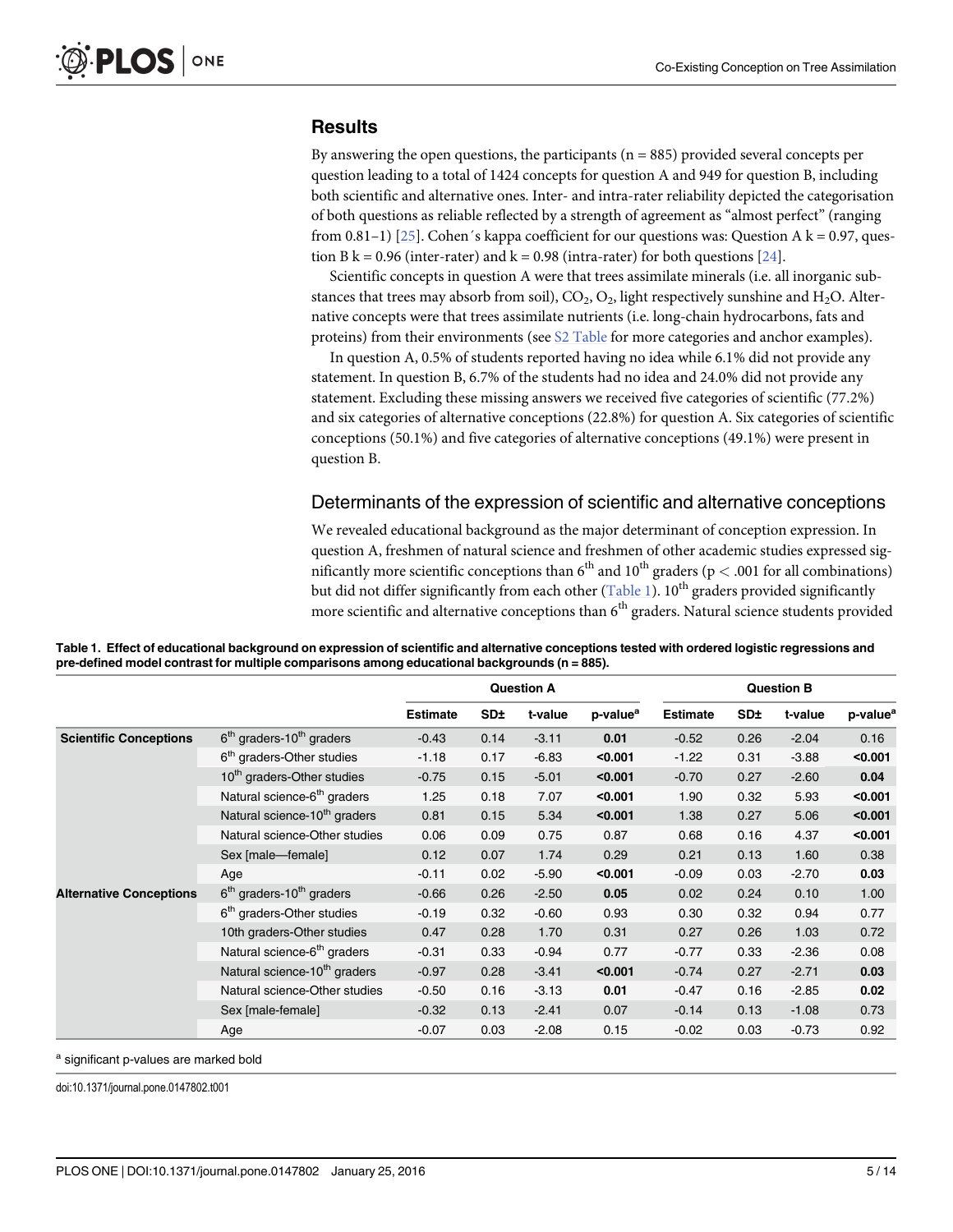<span id="page-5-0"></span>significantly fewer alternative conceptions than  $10^{th}$  graders ( $p < .001$ ) and students of other academic studies ( $p = .01$ ).

In question B, natural science students displayed significant more scientific conceptions than all other groups [\(Table 1](#page-4-0)). Freshmen from other academic fields displayed significantly more scientific conceptions than  $10^{th}$  and  $6^{th}$  graders, whereas the latter groups did not differ significantly from one another. Natural science students expressed significantly fewer alternative conceptions than 10<sup>th</sup> graders and students of other academic studies.

Students' age yielded a significant negative effect on the expression of scientific conceptions in both questions but no effect on the expression of alternative conceptions ([Table 1](#page-4-0)). We found no significant effect of sex on the expression of scientific and alternative conceptions in any model [\(Table 1](#page-4-0)) with one exception in Question B, where female natural science students provided significantly ( $p = 0.03$ ) more alternative conception (in sum) than males ( $S3$  Table).

## Determinants of co-existence of conception

Both cluster analysis approaches revealed congruently two clear clusters in both questions [\(Fig](#page-6-0) [1\)](#page-6-0). Ward´s method and k-mean procedure for question A yielded a coefficient of contingency of C = .82 (with  $C_{\text{max}}$  = .83, n = 885 p < .001) whereas question B had a coefficient of contingency of  $C = .50$  (with  $C_{\text{max}} = .83$ , n = 885, p < .001). In question A one alternative conception "food" and all scientific conceptions ("Minerals", "CO<sub>2</sub>," "Light & sunshine" and "H<sub>2</sub>O") except one were assigned to cluster 1. Cluster 2 consisted of one scientific conception  $({}^{\omega}O_2)$ ") and all alternative conceptions ("Fresh air", "Nutrients taken from soil", "Warmth", "Other alternative concepts" and "Conservation") except one. For question B four out of six scientific conceptions ("Lignification", "New layer of wood", "Celluloses (chemical process)", and "Photosynthesis") were found in cluster 1 while all alternative conceptions ("Other alternative concepts", "H2O & minerals", "Deposit and stratification", "Assimilation of nutrient and soil" plus "Converting of nutrients taken from soil",) mixed with two scientific conceptions ("Light & sunshine" and "With energy") were located in cluster  $2$  ([Fig 1](#page-6-0)).

Older students provided significantly fewer fragmented conceptions than younger students in question A.  $6<sup>th</sup>$  graders provided significantly more co-existing conceptions than  $10<sup>th</sup>$  graders and students of other academic studies. Natural science students displayed a more fragmented knowledge profile than students from other studies. Female students had more coexisting conceptions than male students in question A. However, we found no significant effects of educational background or age within question B [\(Table 2\)](#page-7-0).

# Different presence of scientific and alternative conceptions within the two questions

Independent of educational background, significantly more scientific conceptions were present in question A compared to question B ([S4 Table\)](#page-11-0). Freshmen of natural sciences and other academic studies displayed significantly more alternative conceptions in question A than in question B.  $10^{th}$  graders provided more alternative conceptions in A than in B while  $6^{th}$  graders showed no significant difference in the expression of alternative conceptions [\(Fig 2](#page-7-0) and [S4](#page-11-0) [Table](#page-11-0)).

#### **Discussion**

Our study demonstrated that scientific and alternative conceptions can co-exist in the framework of tree assimilation, photosynthesis and wood synthesis. Furthermore, older students and students with advanced educational background expressed fewer alternative conceptions, resulting in a more integrated knowledge profile, which is in line with previous studies. For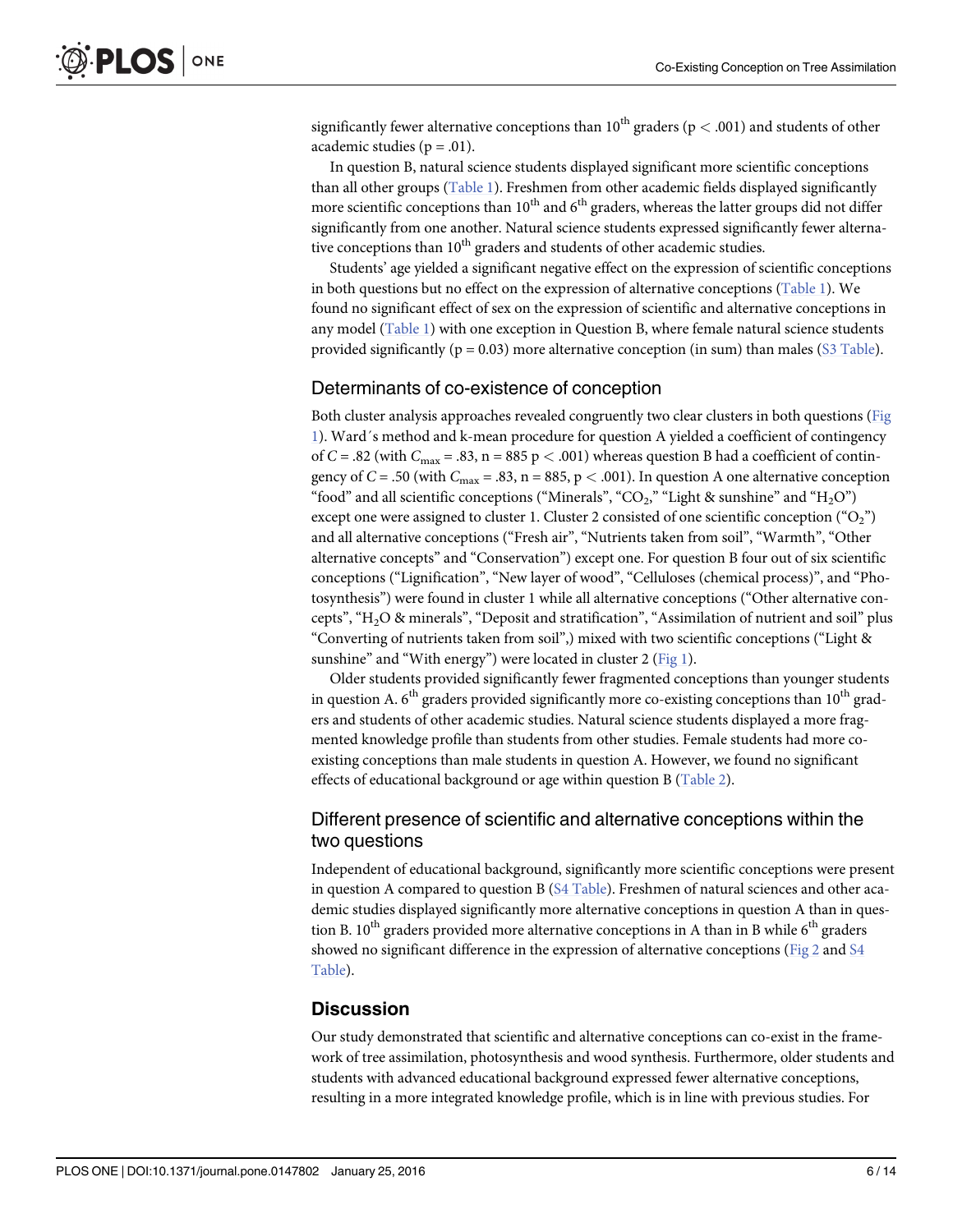<span id="page-6-0"></span>



[Fig 1. C](#page-5-0)luster analysis (based on ward´s method and k-mean procedure) for co-existence of scientific (light grey) and alternative (dark grey) conceptions ( $N = 885$ ).

doi:10.1371/journal.pone.0147802.g001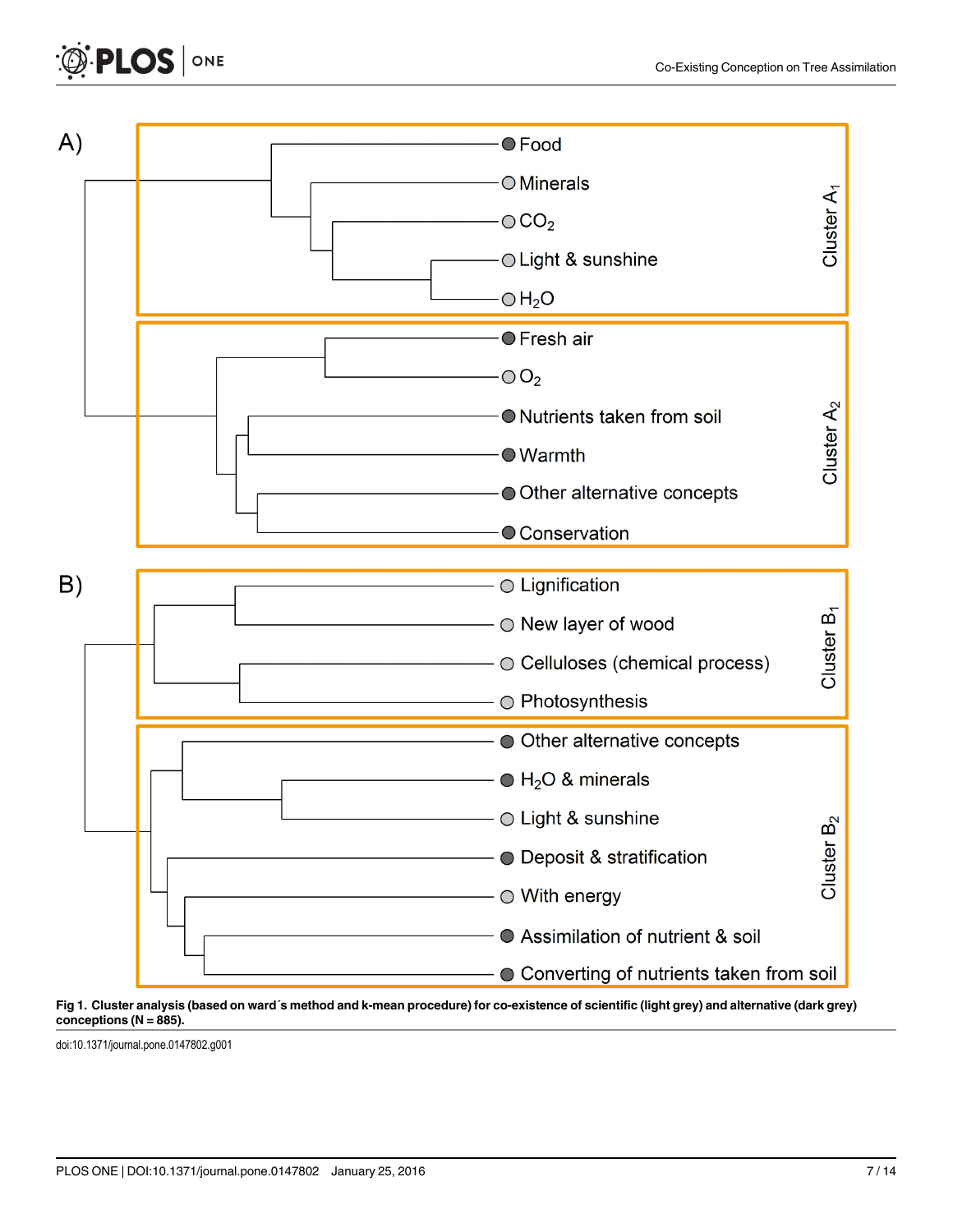<span id="page-7-0"></span>

[Table 2.](#page-5-0) Co-existence of scientific and alternative conceptions in dependence of educational background (6<sup>th</sup> graders, 10<sup>th</sup> graders, natural science freshmen, and other academia studies freshmen), sex and age; based on binomial-linear models and pre-defined model contrast for multiple comparisons among educational backgrounds (n = 885).

|                                          | <b>Question A</b> |        |         |                      | <b>Question B</b> |        |         |                      |  |
|------------------------------------------|-------------------|--------|---------|----------------------|-------------------|--------|---------|----------------------|--|
|                                          | <b>Estimate</b>   | $±$ SD | t-value | p-value <sup>a</sup> | <b>Estimate</b>   | $±$ SD | t-value | p-value <sup>a</sup> |  |
| Sex [male-female]                        | $-0.28$           | 0.14   | $-1.99$ | 0.05                 | $-0.07$           | 0.16   | $-0.47$ | 0.64                 |  |
| Age                                      | $-0.12$           | 0.04   | $-3.48$ | 0.00                 | $-0.03$           | 0.04   | $-0.75$ | 0.45                 |  |
| 10 <sup>th</sup> graders-Other studies   | 0.24              | 0.32   | 0.74    | 0.88                 | $-0.10$           | 0.32   | $-0.31$ | 0.99                 |  |
| 6th graders-Other studies                | $-0.94$           | 0.34   | $-2.74$ | 0.03                 | $-0.35$           | 0.37   | $-0.95$ | 0.77                 |  |
| Natural science-Other studies            | $-0.49$           | 0.17   | $-2.95$ | 0.02                 | $-0.17$           | 0.19   | $-0.93$ | 0.78                 |  |
| $6th$ graders—10 <sup>th</sup> graders   | $-1.18$           | 0.30   | $-3.89$ | < 0.001              | $-0.25$           | 0.30   | $-0.84$ | 0.83                 |  |
| Natural science-10 <sup>th</sup> graders | $-0.73$           | 0.32   | $-2.26$ | 0.10                 | $-0.07$           | 0.32   | $-0.23$ | 1.00                 |  |
| Natural science-6 <sup>th</sup> graders  | 0.45              | 0.35   | 1.29    | 0.55                 | 0.18              | 0.38   | 0.47    | 0.96                 |  |

<sup>a</sup>adjusted p values reported (single-step method), significant p-values marked bold

doi:10.1371/journal.pone.0147802.t002

example Liu and Lesniak [\[32\]](#page-12-0) demonstrated that students' conceptions of composition of substances integrates from "macroscopic to microscopic" from  $1<sup>st</sup>$  to  $10<sup>th</sup>$  grade. Thus, older and higher educated students provide more microscopic explanation.

#### Education fosters accumulation of scientific conceptions

Bledsoe [\[33\]](#page-12-0) explained a "learning sequence" in which decreasing alternative conceptions occur in as students' understanding develops. Therefore, we might expect an increase in scientific conceptions parallel to age and education. This seems true for question A as age was a determining factor and more scientific conceptions were found with increasing educational levels except for both freshman populations. An explanation for the missing differences between natural science freshman and other academic studies freshman might originate in the phenomenon called plant blindness [[34](#page-12-0)]. Schussler and Olzak [\[35](#page-12-0)] showed that even college



[Fig 2. P](#page-5-0)resence of scientific and alternative conceptions divided by questions and educational backgrounds (N = 885, based on GLM, concepts as command variable with educational background, sex and age as random factor, for multiple comparison adjusted significance levels are marked by  $*$ <0.05,  $*$  $*$  <0.01,  $***$  <0.001 above lines, for exact p-values see  $\underline{S4}$  Table).

doi:10.1371/journal.pone.0147802.g002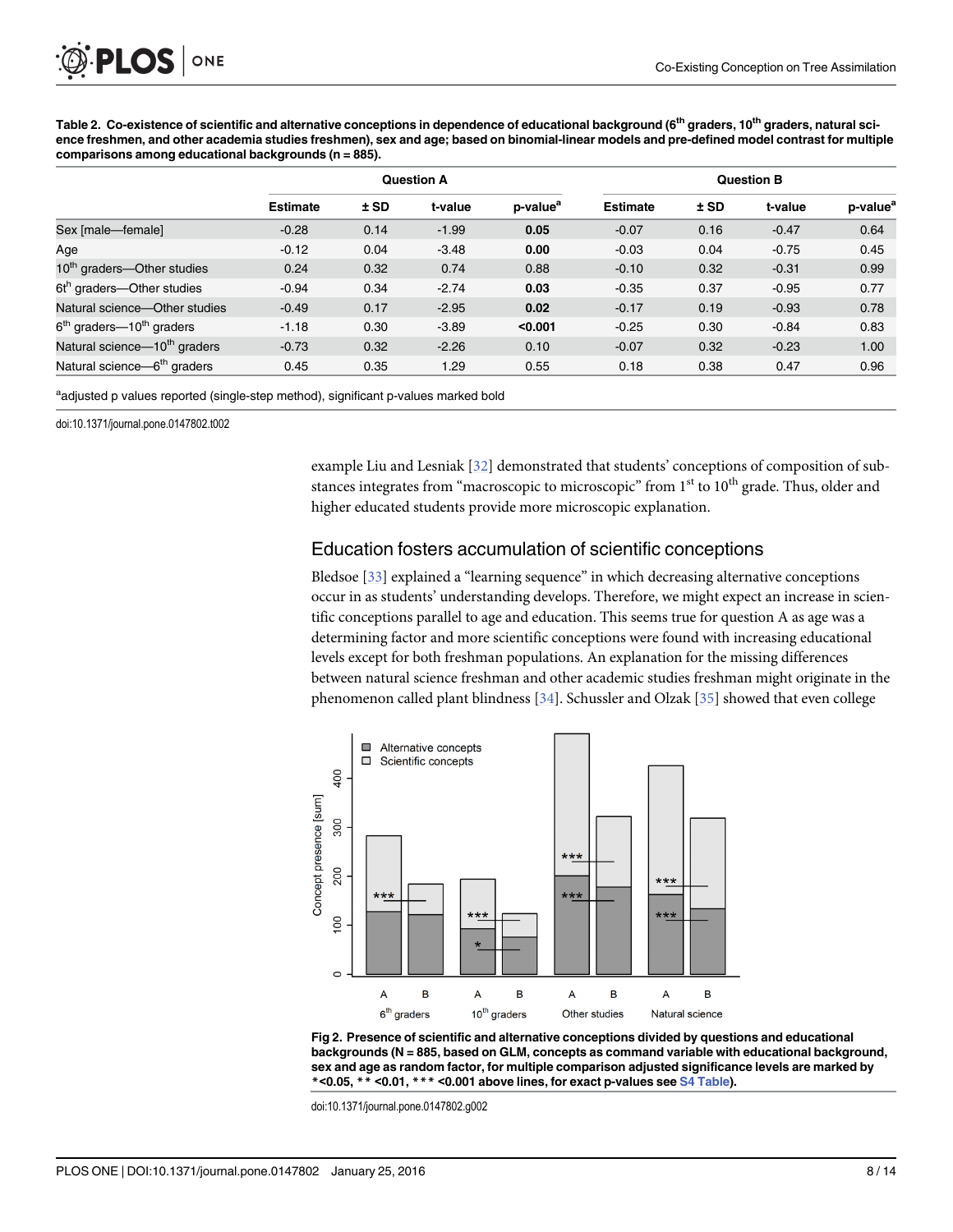<span id="page-8-0"></span>students enrolled in botany classes exhibit this phenomenon of ignoring plants within the individual concept architecture. Since the 1980s teachers have been aware of the difficulty of teaching photosynthesis, and therefore they regard photosynthesis as the most important topic [[36](#page-12-0)]. Due to difficulty and importance the topic is constantly implemented within  $6<sup>th</sup>$  and  $10<sup>th</sup>$ grades as well as senior classes and higher education syllabi. Therefore, repeated attention to the topic might lead to a higher expectation for the integration of scientific conceptions following increasing educational levels and age, respectively. Our data suggest a similar pattern as natural science students provided significantly more scientific conceptions than all the other groups, while freshmen from other academic fields expressed significantly more scientific conceptions than  $6<sup>th</sup>$  and  $10<sup>th</sup>$  graders.

Concrete reasons for the different patterns should be investigated further in more qualitative studies using interviews. However, we can propose some reasons based on previous research.

Finley and colleagues demonstrated knowledge to be forgotten when it was gained due to pure memorising efforts made to properly pass exams [\[36](#page-12-0)]. Ekici and colleagues reason students to be memorising the chemical equation of photosynthesis without understanding the underlying biological principles [[37\]](#page-13-0). Both studies suggest a possible explanation for the similar scoring of our  $6<sup>th</sup>$  and  $10<sup>th</sup>$  graders who did not differ significantly within the expression of scientific conceptions. The groups are likely to have forgotten their old knowledge about photosynthesis which they learnt in the  $6<sup>th</sup>$  grade as it was not needed until  $10<sup>th</sup>$  which apparently yielded a lack of engagement with the topic that could have formed a deeper understanding.

Our university freshmen, however, were confronted more often with the correct scientific understanding of photosynthesis during their educational life leading to the integration of more scientific conceptions. As expected, natural science students provided more specific and detailed information, for example including enzymes within the process of photosynthesis and wood synthesis, but like all other groups often lacked a meaningful and general view which is in line with existing literature [\[37](#page-13-0)–[39](#page-13-0)].

We could not find any significant effect of sex on expression of conceptions, except that female natural science students provided a higher number of alternative conceptions than males [\(S3 Table](#page-11-0)). The literature reports gender differences in language use "in form, topic, content and function" [\[37](#page-13-0)] (p.116): Females often tend to use more words implying their opinion, "while men tend to orientate to its referential function"  $[38]$  (p.30). That indicates why in our case, we found females to enumerate more alternative concepts than males only in that special case. "In sum scores, boys had a larger score variance in total general knowledge and most domains, with exceptions in [...] Biology [...] where girls had a larger score variance"  $[40]$  $[40]$  $[40]$ . Tran and colleagues concluded that differences in knowledge of biology between sexes are inconsistent while overall there was no evidence for biologically differentiated interests between female and male students. They also suggested that "previous research likely overesti-mated sex differences in general knowledge" [[40](#page-13-0)].

### Fragmented knowledge profiles: "Trees live on soil and sunshine!"

Despite our educational subgroups being increasingly taught scientific information, the presence of alternative conceptions remained almost untouched. This discrepancy is in agreement with Sinatra et al. [\[41\]](#page-13-0) who depicted naïve positions as coexisting with scientific understanding. This phenomenon results from the nature of alternative conception which are regarded as being resistant to change and thus difficult to overcome by traditional methods [\[42](#page-13-0)]. The majority of study participants held scientifically correct concepts about substances which a tree needs to assimilate from its environment (question A), but these occurred along with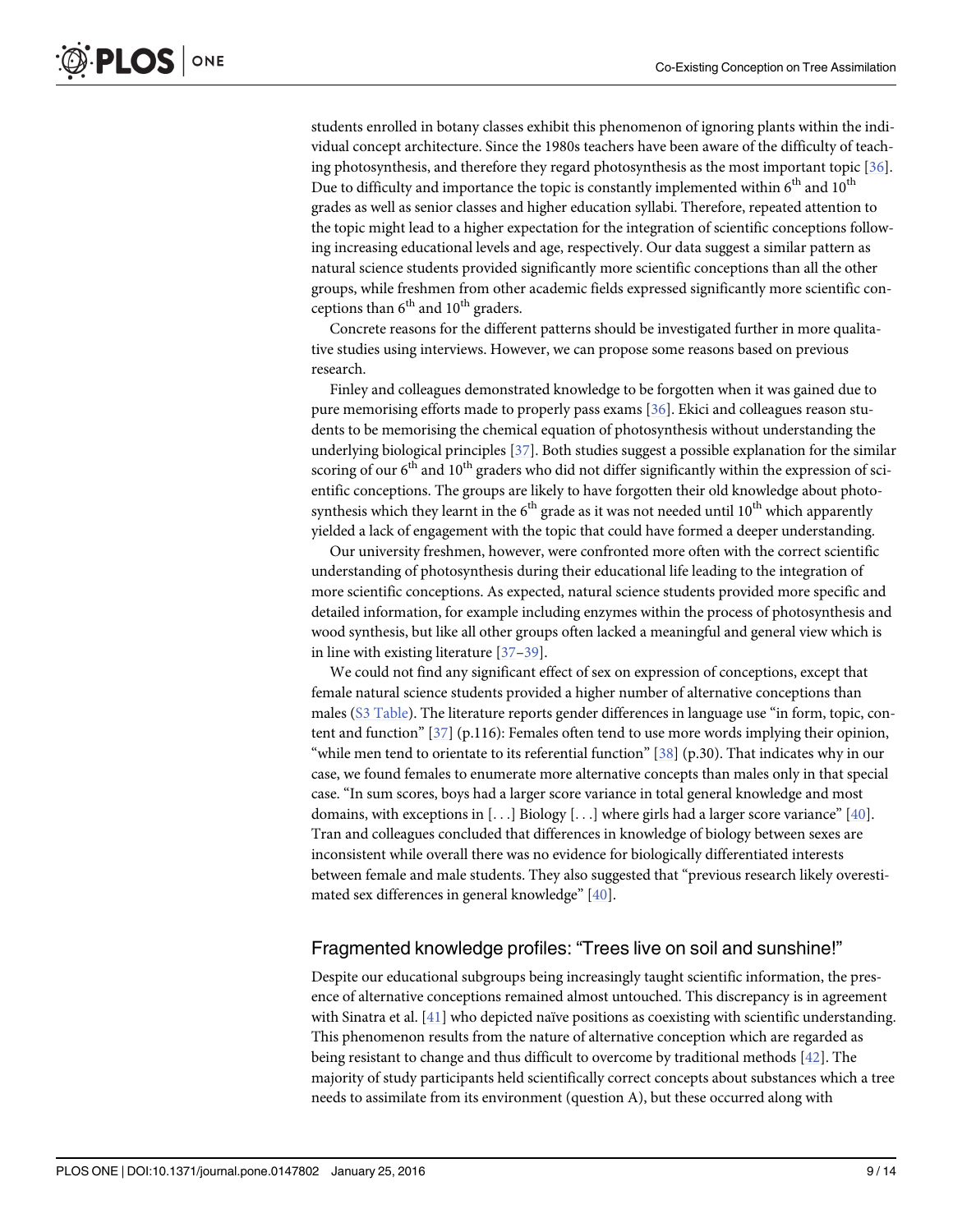<span id="page-9-0"></span>alternative ones, as the individual statement 'trees live on soil and sunshine!' highlights. The correct scientific conception "sunshine" (needed for photosynthesis) is nested within one cluster (A1, question A) together with the alternative conception "food" and other scientific conceptions. Consequently, a fragmented knowledge profile exists which is congruent with our Cluster A2 (question A) as it comprises the scientific conception " $O_2$ " in parallel with the alternative conception "nutrients taken from soil". The alternative concept that "food is needed to grow" is a well-known alternative conception within literature  $[20,22,33,38]$  $[20,22,33,38]$  $[20,22,33,38]$  $[20,22,33,38]$  $[20,22,33,38]$ . Students tend to see plants as dependent on humans and even as inferior [[38](#page-13-0)]. Based on their experience "food" is needed for human and animal life, which probably leads to the conception of plants being dependent on "food" from the environment [[22\]](#page-12-0) which especially the younger students refer to as "food"  $[33]$  $[33]$ . Even  $8<sup>th</sup>$  graders often state that "plants get their food from their environment as animals do" [\[35\]](#page-12-0) (p.115). Students mentioned oxygen which is needed for respiration and energy generation to power photosynthesis as an endergonic process. Interestingly, younger students seemingly do not differentiate between " $O<sub>2</sub>$ " and "fresh air" as these two conceptions occur within one single clade. However, whether oxygen was mentioned due to humanisation or to other reasons cannot be distinguished. Probably the first aspect was on hand in most cases as will be concluded when taking question B into account later. The alternative conception "conservation" in question A emphasises students' assumption about plants relying on man. "Warmth" and "fresh air" presumably testify to analogies which students drew from their own experiences by transferring these views to plant life.

Regarding question B the first cluster (B1) can be described as a "scientific" cluster, consisting of sophisticated concepts which lead to a correct explanation of wood synthesis. This cluster was dominantly but not exclusively provided by natural scientists. Cluster B2 can be described as a "fragmented cluster" which comprises a mixture of scientific and alternative conceptions. Beyond two scientific conceptions and four other alternative conceptions, "assimilation of nutrition and soil", a prominent alternative conception, is part of this cluster. This conception is well-known in the literature. Students of the "fragmented" cluster apparently are not able to approach the biological topic of plants on a more chemical basis, although energy is specifically mentioned as a concept. This is in line with Stavy et al. [\[38](#page-13-0)] who accounts for students' difficulty explaining biological phenomena from a chemical perspective as "students try to construct a coherent and logical [...] view of the world from limited knowledge they possess" (p.110) about photosynthesis and related processes. It appears that students tend to reorganise their knowledge only within one domain but not across different fields. Additionally our study demonstrated that older students had less fragmented knowledge than younger, meaning less co-existence of alternative and scientific conceptions. Interestingly, in question A, natural science students had a higher co-existence of the two different conceptions than other academic studies ([Table 2\)](#page-7-0). One reason probably is that natural scientists enumerated all scientific correct answers they knew due to their education but additionally provided all alternative concepts they ever had. In question B, we detected no differences between the educational backgrounds. This finding suggests that alternative conceptions are very hard to overcome [\[42\]](#page-13-0) and instead of replacing alternative conceptions with scientifically correct ones, students keep both. Our results as well as the existing literature support the coexistence of different conceptions. This process of generating knowledge, meaning learning scientifically correct concepts whilst keeping the alternative ones, was previously described by Vosniadou and Ortony [[43](#page-13-0)]. All subgroups featured uniform alternative conceptions probably because these "worked" in their everyday lives as described by Bledsoe [[33](#page-12-0)]. This is in line with Schneider and Hardy [\[7](#page-11-0)] who described "clear evidence for the coexistence of inconsistent pieces of knowledge in learners" (p.1647), which is confirmed by our findings. These co-existing conceptions highlight the need to support students in reorganising their accumulated knowledge.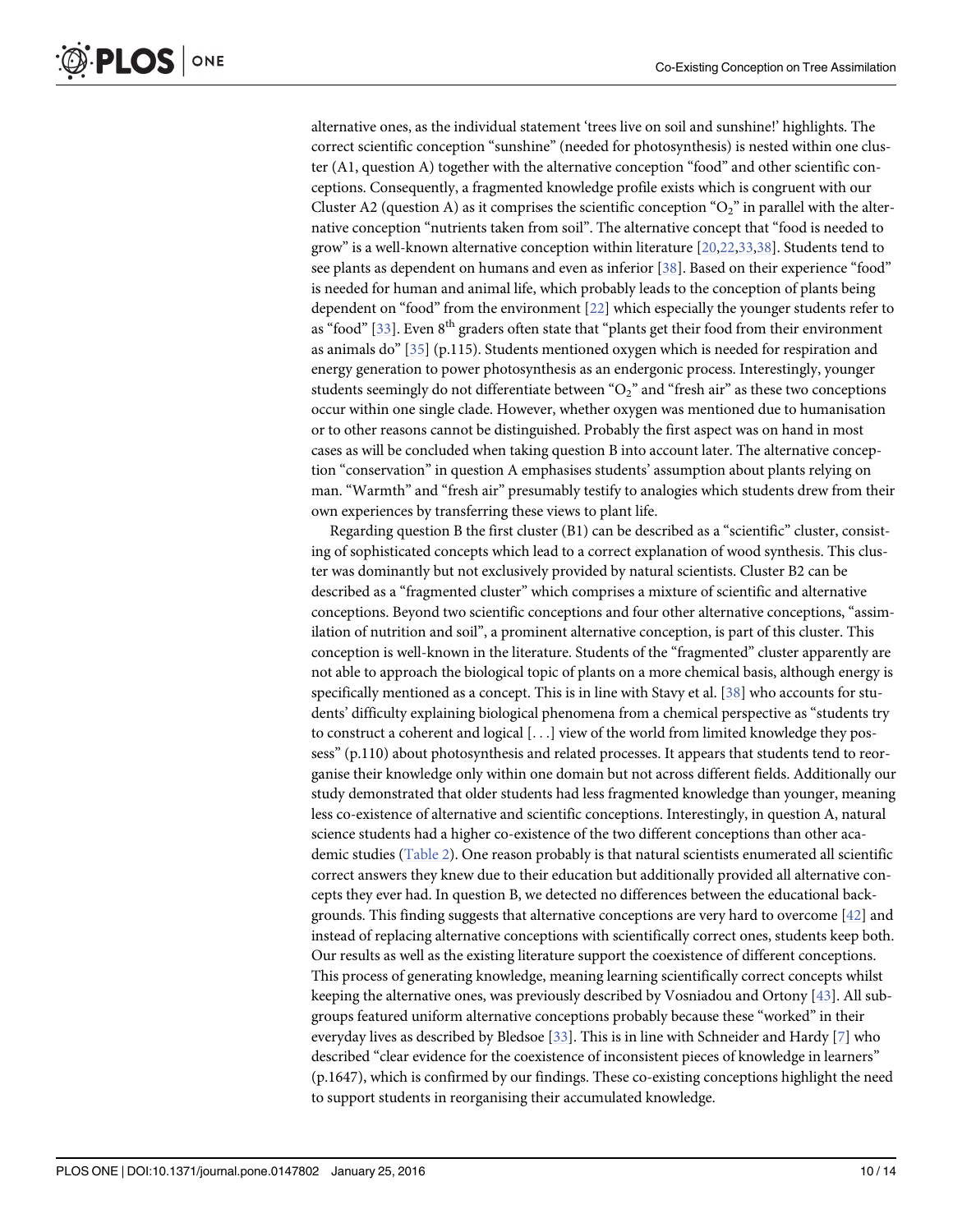# <span id="page-10-0"></span>Complexity fosters understanding

All students, irrespective of educational background, provided significantly more scientific conceptions in question A than in question B. This is possibly caused by the complexity of question B, which focused on a deeper understanding of the biological wood synthesis process in contrast to the more basic question A which focused on enumerating factors of tree assimilation. The two freshman populations and the participating  $10<sup>th</sup>$  graders provided significantly more alternative conceptions in question A than in B while we did not find any significant difference within  $6<sup>th</sup>$  graders. One reason could be the varying complexity of both questions: whereas question A requires enumeration of important substances, question B needs a deeper understanding. Consequently, older students may have named just everything they knew in question A while in question B they tended to reject any answer or provided the statement "I don't know". In contrast, our sampled  $6<sup>th</sup>$  graders did not hesitate to creatively explain their understanding of wood synthesis using alternative conceptions as they had in question A.

# Photosynthesis challenges biological education

Difficulties in understanding photo-autotrophy have been known since the 1980s [[38](#page-13-0)] revealing, amongst others, the alternative conception "nutrition taken from soil". Students still express a need for "food" from soil in connection with photosynthesis nowadays, despite numerous classroom efforts in the past. Carlson [[39\]](#page-13-0) describes teachers as teaching according to their own conceptual understanding which can differ from a scientifically correct one. Thus, students' alternative conceptions just echo a teacher's understanding [[44](#page-13-0)]. As students of the 1980s nowadays are likely to serve as in-service teachers, alternative conceptions of the 1980s can still be taught to the next generations. Hence further supporting mechanisms in teacher education are needed to restructure knowledge for appropriate teaching, particularly since even natural science freshmen displayed co-existence of both conception levels. However, repeatedly encountering photosynthesis during their education increased the expression of scientific conceptions by our participants, reflected in increasing expression of scientific conceptions among higher educational levels ([Table 1](#page-4-0)). Nevertheless, daily life does not require understanding the complete interrelations of this thematic field. As Bledsoe [[33](#page-12-0)] explains "knowing some elementary ideas"  $(p.31)$  is sufficient. It is stated that " $[...]$  naïve theories survive the acquisition of a mutually incompatible scientific theory, coexisting with that theory for many years to follow." [\[43\]](#page-13-0) (p. 209). Consequently there seems to be no need to reorganise existing knowledge structures even for natural scientists. Against this background it is crucial to see if scientists who are working in the field of photosynthesis still hold some alternative conceptions. As Shtulman and Valcarel [\[45](#page-13-0)] found, people experienced in science and under time-pressure are slow to verify naïve statements. On the other hand, Masson et al. [\[46\]](#page-13-0) detected neurological reasons for the inhibition of alternative conceptions by scientific experts. Thus Sinatra et al. [[41\]](#page-13-0) highlights that even well-trained scientists are not immune to hold alternative conceptions. Consequently, student-tailored interventions are needed to promote a conceptual change within our sample. Effective ways are student-centred, hands-on experiences or concept cartoons which confront students directly with their alternative conceptions [\[7](#page-11-0)[,22](#page-12-0)[,37,47\]](#page-13-0). Providing further support in a "real-world context" would be promising as well as student's conceptions are context- and even situation-specific [[48](#page-13-0)].

# **Conclusions**

Despite significant research effort to improve teaching strategies has been undertaken since the 1980s, scientific and alternative conceptions still co-exist in students´ minds. Throughout our analysis, educational background was the most important determinant for increasing scientific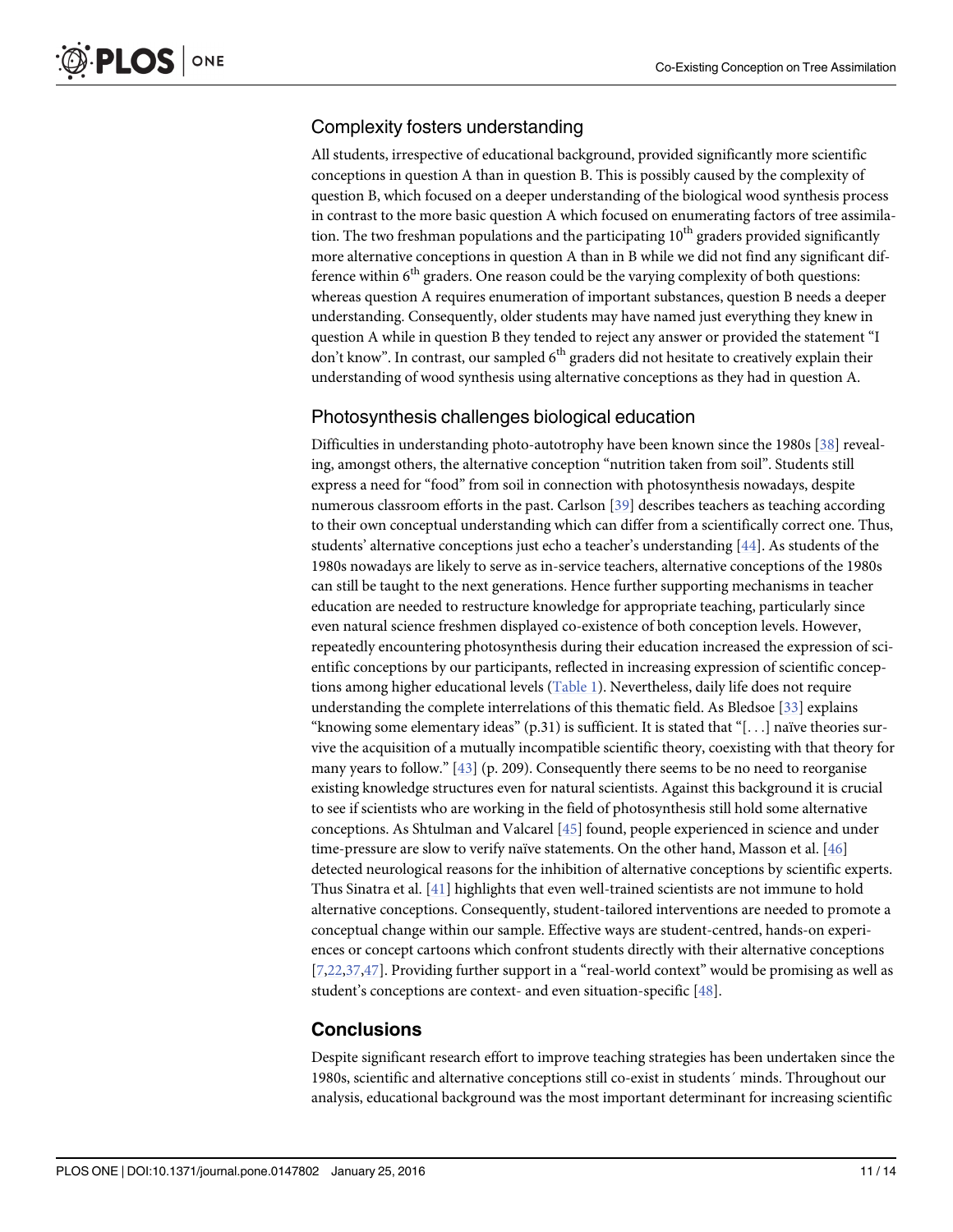<span id="page-11-0"></span>conceptions and fosters accumulation of scientific concepts. Nevertheless, even science students kept some alternative conceptions although they knew the correct scientific ones. Hence our data suggest that teaching of photosynthesis and wood assimilation should be repeated along ascending educational levels to foster understanding and overcome alternative conceptions. Such repeated teaching should not only take place in classrooms, but also in university courses to strengthen future teachers' scientific conceptions, which will then be transferred to learners.

# Supporting Information

[S1 Table](http://www.plosone.org/article/fetchSingleRepresentation.action?uri=info:doi/10.1371/journal.pone.0147802.s001). Sample description class-divided according to educational background ( $n = 885$ ). (DOCX)

[S2 Table](http://www.plosone.org/article/fetchSingleRepresentation.action?uri=info:doi/10.1371/journal.pone.0147802.s002). Categories per level of conception within question A and B. (DOCX)

[S3 Table](http://www.plosone.org/article/fetchSingleRepresentation.action?uri=info:doi/10.1371/journal.pone.0147802.s003). Sex Effect on scientific and alternative concepts. (DOCX)

[S4 Table](http://www.plosone.org/article/fetchSingleRepresentation.action?uri=info:doi/10.1371/journal.pone.0147802.s004). Conception levels in comparison between question A and B. (DOCX)

# Acknowledgments

We are grateful to all participants who supported this study by answering our questionnaire. We thank Richard Beggs for linguistic revision of the manuscript. Financial support was granted by the Open Discovery Space Project funded by European Union CIP PSP Grant Agreement No. 297229 and the University of Bayreuth. This publication was funded by the German Research Foundation (DFG) and the University of Bayreuth in the funding program Open Access Publishing

### Author Contributions

Conceived and designed the experiments: CJT KB. Performed the experiments: CJT KB. Analyzed the data: CJT KB ST. Contributed reagents/materials/analysis tools: CJT KB ST. Wrote the paper: CJT KB ST FXB.

#### References

- [1.](#page-1-0) Piaget J. La construction du réel chez l'enfant. Neuchâtel: Delachaux et Niestlé. 1937; 311.
- [2.](#page-1-0) Driver R, Asoko H, Leach J, Scott P, Mortimer E. Constructing scientific knowledge in the classroom. Educ Res. 1994; 23: 5–12.
- [3.](#page-1-0) Maskiewicz AC, Lineback JE. Misconceptions are "so yesterday!" CBE Life Sci Educ. 2013; 12: 352– 356. doi: [10.1187/cbe.13-01-0014](http://dx.doi.org/10.1187/cbe.13-01-0014)
- [4.](#page-1-0) Vosniadou S, Skopeliti I. Conceptual Change from the Framework Theory Side of the Fence. Sci Educ. 2013; 1–19. doi: [10.1007/s11191-013-9640-3](http://dx.doi.org/10.1007/s11191-013-9640-3)
- [5.](#page-1-0) diSessa AA, Gillespie NM, Esterly JB. Coherence versus fragmentation in the development of the concept of force. Cogn Sci. 2004; 28: 843–900.
- [6.](#page-1-0) Machery E. Précis of doing without concepts. Behav BrainSciences. 2010; 33: 195–206.
- [7.](#page-1-0) Schneider M, Hardy I. Profiles of inconsistent knowledge in children's pathways of conceptual change. Dev Psychol. 2012; 49: 1639–1649. doi: [10.1037/a0030976](http://dx.doi.org/10.1037/a0030976) PMID: [23231685](http://www.ncbi.nlm.nih.gov/pubmed/23231685)
- 8. Straatemeier M, van der Maas H. L. J. Jansen BRJ. Children's knowledge in the earth: A new methodological and statistical approach. J Exp Child Psychol. 2008; 100: 276–296.
- [9.](#page-1-0) Thaden-Koch TC, Dufresne RJ, Mestre JP. Coordination of knowledge in judging animated motion. Phys Educ Res. 2006; 2: 1–11.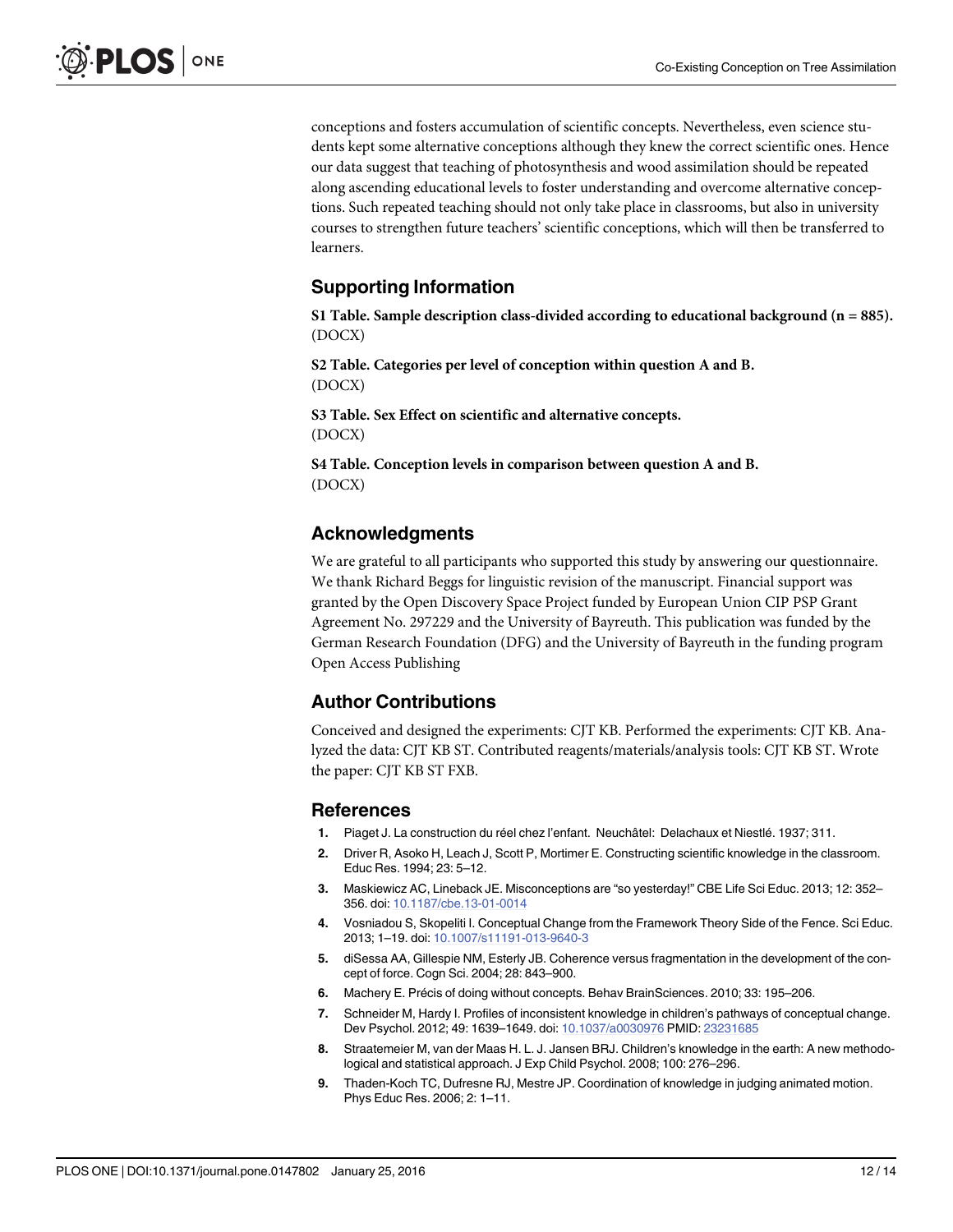- <span id="page-12-0"></span>[10.](#page-1-0) Strike KA, Posner GJ. A conceptual change view of learning and understanding. Cognitive Structure and Conceptual Change. Orlando, FL: LHTWest and AL Pines, Press, Academic; 1985. pp. 189–210.
- [11.](#page-1-0) Hammer D. More than misconceptions: multiple perspectives on student knowledge and reasoning, and an appropriate role for education research. Am J Phys. 1996; 64: 1316–1325.
- [12.](#page-1-0) Smith J, DiSessa A, Rochelle J. Misconceptions reconceived: a constructivist analysis of knowledge in transition. J Learn Sci. 1993; 3: 115–163.
- [13.](#page-1-0) Bahar M. Misconceptions in biology education and conceptual change strategies. Educ Sci Theory Pract. 2003; 3: 55–64. Available: [https://edam.com.tr/kuyeb/pdf/en/a046f2fec0a830f47a32cf69a0385f80haring.](https://edam.com.tr/kuyeb/pdf/en/a046f2fec0a830f47a32cf69a0385f80haring.pdf) [pdf](https://edam.com.tr/kuyeb/pdf/en/a046f2fec0a830f47a32cf69a0385f80haring.pdf)
- [14.](#page-1-0) Abraham JK, Perez KE, Downey N, Herron JC, Meir E. Short lesson plan associated with increased acceptance of evolutionary theory and potential change in three alternate conceptions of macroevolution in undergraduate students. CBE Life Sci Educ. 2012; 11: 152–64. doi: [10.1187/cbe.11-08-0079](http://dx.doi.org/10.1187/cbe.11-08-0079) PMID: [22665588](http://www.ncbi.nlm.nih.gov/pubmed/22665588)
- 15. Anderson DL, Fisher KM, Norman GJ. Development and evaluation of the conceptual inventory of natural selection. J Res Sci Teach. 2002; 39: 952–978.
- 16. Hokayem H, BouJaoude S. College students' perceptions of the theory of evolution. J Res Sci Teach. 2008; 45: 395–419.
- 17. Nehm RH, Schonfeld IS. Measuring knowledge of natural selection: a comparison of the CINS, an open-response instrument, and an oral interview. J Res Sci Teach. 2008; 45: 1131–1160.
- 18. Andrews TM, Price RM, Mead LS, McElhinny TL, Thanukos A, Perez KE, et al. Biology undergraduates' misconceptions about genetic drift. CBE-Life Sci Educ. 2012; 11: 248–259. doi: [10.1187/cbe.11-](http://dx.doi.org/10.1187/cbe.11-12-0107) [12-0107](http://dx.doi.org/10.1187/cbe.11-12-0107)
- [19.](#page-1-0) Kalinowski ST, Andrews TM, Leonard MJ, Snodgrass M. Are Africans, Europeans, and Asians different "races"? A guided-inquiry lab for introducing undergraduate students to genetic diversity and preparing them to study natural selection. CBE-Life Sci Educ. 2012; 11: 142–151. doi: [10.1187/cbe.11-09-0087](http://dx.doi.org/10.1187/cbe.11-09-0087)
- [20.](#page-1-0) Haslam F, Treagust DF. Diagnosing secondary students' misconceptions of photosynthesis and respiration in plants using a two-tier multiple choice instrument. J Biol Educ. 1987; 21: 203–211.
- [21.](#page-1-0) Stavy R, Eisen Y, Yaakobi D. How students aged 13-15 understand photosynthesis. Int J Sci Educ. 2007; 9: 105–115. doi: [10.1080/0950069870090111](http://dx.doi.org/10.1080/0950069870090111)
- [22.](#page-1-0) Braun T. & Schrenk M. Effects of Experiments for Students' Understanding of Plant Nutrition. Krüger D, Ekborg M, editors. Research in Biological Education A selection of papers presented at the IXth Conference of European Reseachers in Didactics of Biology (ERIDOB). Berlin: Freie Universität Berlin; 2012.
- [23.](#page-3-0) Mayring, P. Combination and Integration of Qualitative and Quantitative Analysis. In: Forum Qualitative Social Research 2 [Internet]. 2001 [cited 1 Oct 2014]. Available: [http://www.qualitative-research.net/](http://www.qualitative-research.net/fqs/fqs.htm) [fqs/fqs.htm](http://www.qualitative-research.net/fqs/fqs.htm)
- [24.](#page-3-0) Cohen J. A coefficient for agreement for nominal scales. Educ Psychol Meas. 1960; 20: 37–46.
- [25.](#page-3-0) Landis JR, Koch GG. The measurement of observer agreement for categorical data. Biometrics. 1977; 33: 159–174. doi: [10.2307/2529310](http://dx.doi.org/10.2307/2529310) PMID: [843571](http://www.ncbi.nlm.nih.gov/pubmed/843571)
- [26.](#page-3-0) Norusis MJ. SPSS for Windows professional statistica release 6.0. Chicago: SPSS; 1993.
- [27.](#page-3-0) Anderberg MR. Cluster analyses for applications. New York: Academic; 1973.
- [28.](#page-3-0) Tibshirani R, Walther G. Cluster Validation by Prediction Strength. J Comput Graph Stat. 2005; 14: 511–528.
- [29.](#page-3-0) Agresti A. Categorical Data. second. Wiley; 2002.
- [30.](#page-3-0) Hothorn T, Bretz F, Westfall P. Simultaneous inference in general parametric models. Biometrical Journal. 2008. pp. 346–363. doi: [10.1002/bimj.200810425](http://dx.doi.org/10.1002/bimj.200810425) PMID: [18481363](http://www.ncbi.nlm.nih.gov/pubmed/18481363)
- [31.](#page-3-0) McCullagh P, Nelder J. Generalized linear models (Monographs on statistics and applied probability 37). lavoisier.fr. 1989; Available: <http://www.lavoisier.fr/notice/gbYNOOXLRY23DRKO.html>
- [32.](#page-7-0) Liu X, Lesniak K. Progression in children's understanding of the matter concept from elementary to high school. J Res Sci Teach. 2006; 43: 320–347. doi: [10.1002/tea.20114](http://dx.doi.org/10.1002/tea.20114)
- [33.](#page-7-0) Bledsoe KE. "Starch is Very Fatty": Understanding the Logic in Undergraduate Student Conceptions about Biological Molecules. Electron J Sci Educ. 2013; 17: 1–35.
- [34.](#page-7-0) Bozniak EC. Challenges facing plant biology teaching programs. Plant Sci Bull. 1994; 40: 42–46.
- [35.](#page-7-0) Schussler EE, Olzak L a. It's not easy being green: student recall of plant and animal images. J Biol Educ. 2008; 42: 112–119. doi: [10.1080/00219266.2008.9656123](http://dx.doi.org/10.1080/00219266.2008.9656123)
- [36.](#page-8-0) Finley Fred N., Stewart James, Yarroch WL. Teachers' perceptions of important and difficult science content. Sci Educ. 1982; 66: 531–538.